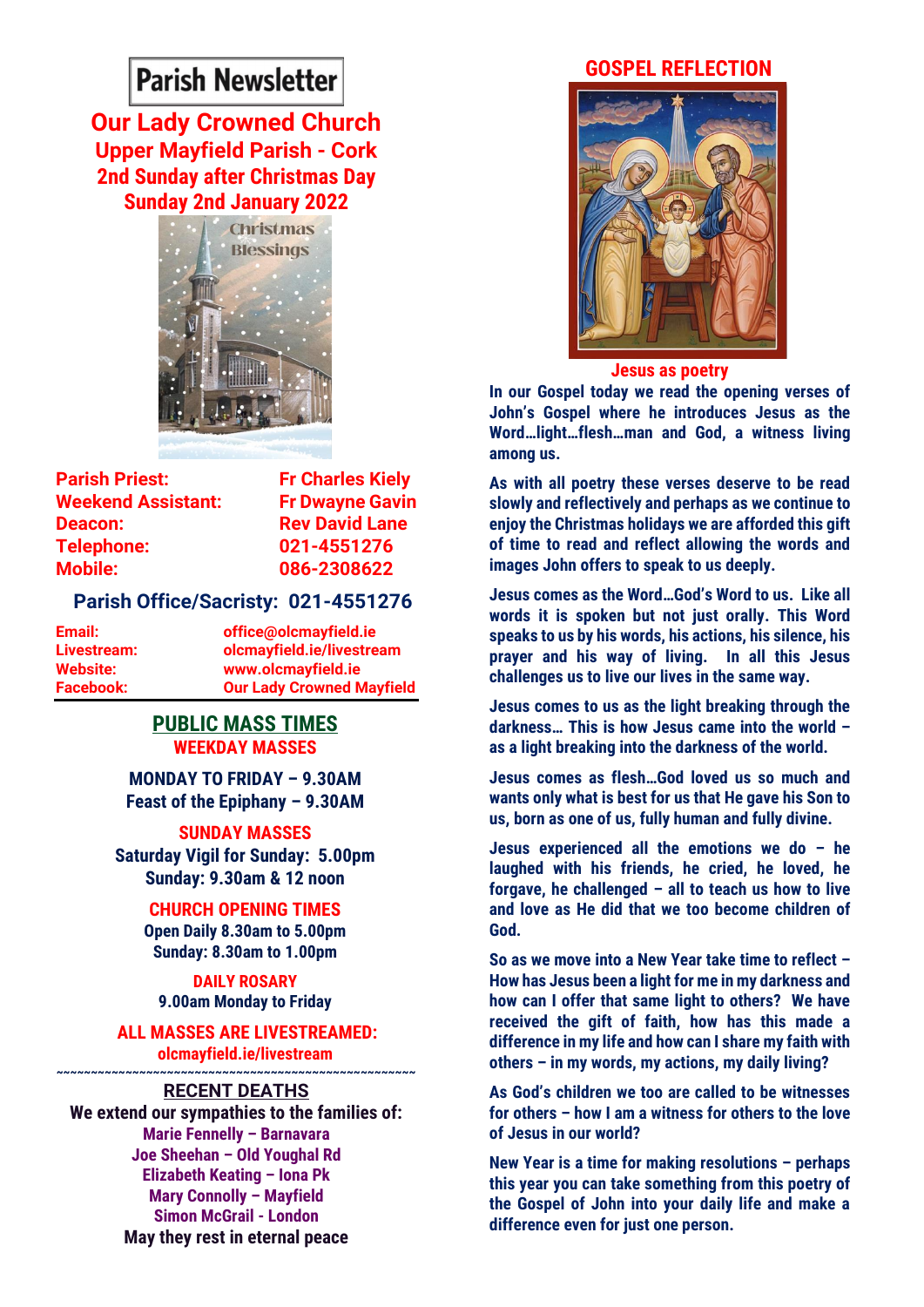# **Feast of the Epiphany Thursday 6 th January 2022 Mass at 9.30am**



# **Fr Charlie and team here at Our Lady Crowned Church wish everyone a Happy and Blessed New Year.**

**CHRISTMAS OFFERING and Christmas Day Collection: Sincere thanks to all who have contributed so generously and to the various collections during the year...**



**Christmas Offering Envelopes & Calendars** are available on the tables at the entrance to the Church.

#### **Visits to the Sick and Housebound**

There will be **NO** visits this week as these took place Christmas Week.

#### **Shrine to St Joseph at Our Lady Crowned Church**

**Every Friday here in Our Lady Crowned Church the notes and prayer requests that you place at our shrine dedicated to St Joseph and the Sleeping St Joseph will be included in our 9.30am Mass.** 

# **CONFESSIONS EVERY FRIDAY AFTER THE 9.30 am Mass.**

#### **MASS CARDS**

**Selection of Mass Cards available from the Parish Office: Sympathy Cards, Anniversary Cards & Mass Bouquet Cards**.

#### **RECENT BAPTISMS**

We welcome to the Christian Community through the Sacrament of Baptism: **Ailbhe Juliet Murphy**

**Thomas Jules Mullane**

## **OFFERTORY COLLECTION**

**The Offertory Collection will be taken up at the Offertory Time. New Collection Bags complying with Covid-19 Regulations have been acquired.** 

#### **Weekly Offertory Collection Envelopes**

**Your Box of Envelopes are available from the Parish Office – if you don't already receive a box please contact the Parish Office**

**NEW ROTAS for 2022 for Ministers of the Word and Eucharist are now available for collection in the Sacristy**

# **COVID-19 and PERSONAL SAFETY**



# **Coronavirus Prayer**

**Almighty and eternal God, our refuge in every danger, to whom we turn in our distress; in faith we pray look with compassion on the afflicted, grant eternal rest to the dead, comfort to mourners, healing to the sick, peace to the dying, strength to healthcare workers, inspiration to scientists, wisdom to our leaders and the courage to reach out to all in love, so that together we may give glory to your holy name. Amen.**